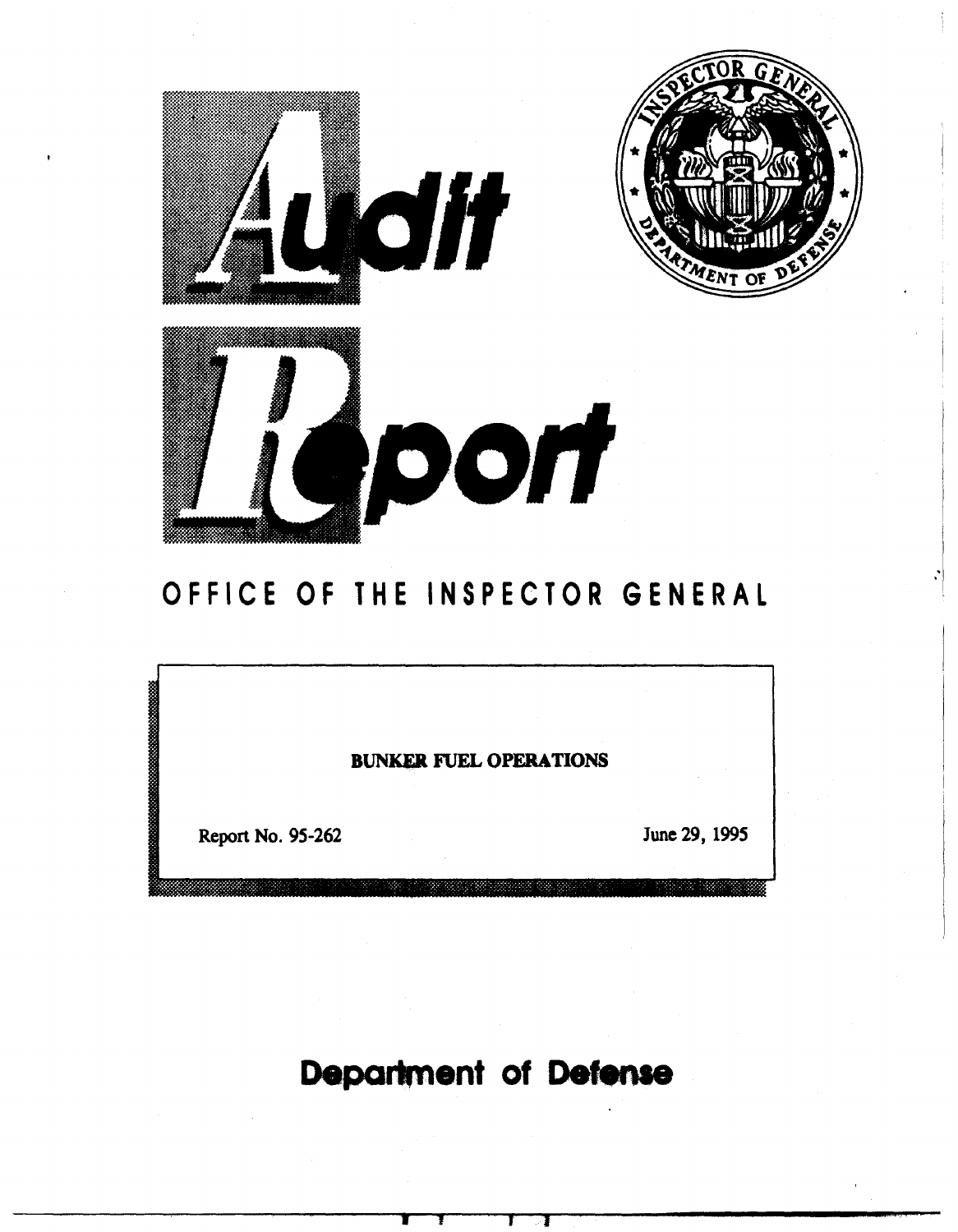### Additional Copies

To obtain additional copies of this report, contact the Secondary Reports Distribution Unit, Audit Planning and Technical Support Directorate, at (703) 604-8937 (DSN 664-8937) or FAX (703) 604-8932.

### **Suggestions for Future Audits**

To suggest ideas for or to request future audits, contact the PJanning and Coordination Branch, Audit Planning and Technical Support Directorate, at (703) 604-8939 (DSN 664-8939) or FAX (703) 604-8932. Ideas and requests can also be mailed to:

> Inspector General, Department of Defense OAIG-AUD (ATTN: APTS Audit Suggestions) 400 Aray Navy Drive (Room 801) Arlington, Virginia 22202-2884

### Defense Hatline

To fraud, waste, or abuse, contact the Defense Hotline by calling  $(800)$   $424-9098$ ; by sending an electronic message to Hotline@DODIG.OSD.MIL; or by writing the Defense Hotline, The Pentagon, Washington, D.C. 20301-1900. The identity of each writer and caller is fully protected.

#### Acronyms

DFSC NPO **MSC** 

| Defense Fuel Supply Center      |
|---------------------------------|
| Navy Petroleum Office           |
| <b>Military Scalift Command</b> |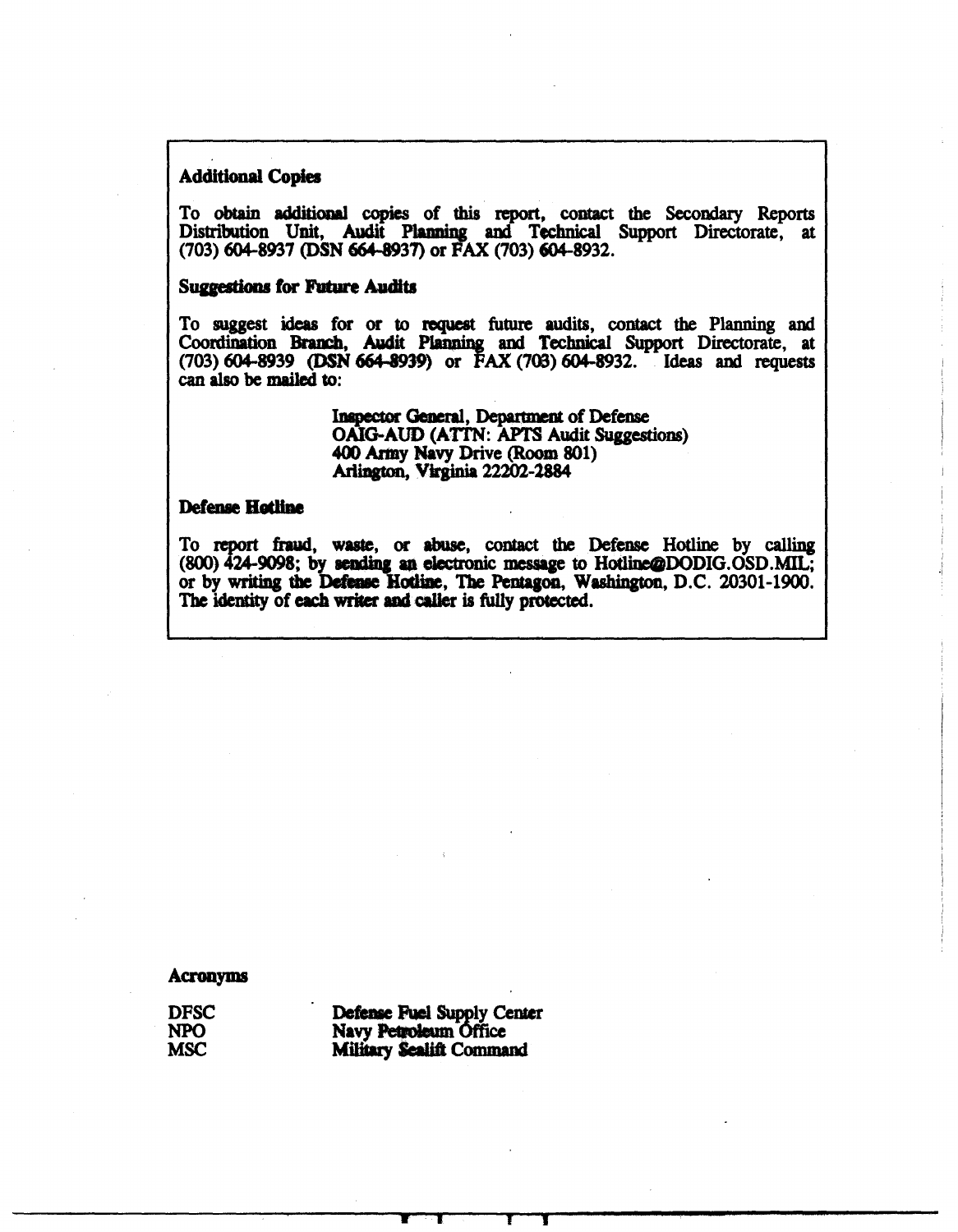Report No. 95-262 June 29, 1995

### MEMORANDUM FOR ASSISTANT SECRETARY OF THE NAVY (FINANCIAL MANAGEMENT) DIRECTOR, DEFENSE LOGISTICS AGENCY

### SUBJECT: Audit of Bunker Fuel Operations (Project No. 4LC-0043)

### **Introduction**

We are providing this report for your information and use. Bunker fuel is used to propel seagoing vessels, and is stored in shipboard compartments, called bunkers. To obtain bunker fuel at discounted commercial prices and to ensure the availability of quality fuels, the Defease Fuel Supply Center (DFSC), a field level Component of the Defense Logistics Agency, established the bunker fuel program.

Under the bunker fuel program, bunker fuel contracts are negotiated with commercial vendors at seaports in the United States and throughout the world. To establish a bunker fuel contract, the Military Sealift Command (MSC) is required to submit fuel requirements to the Navy Petroleum Office (NPO). The NPO validates the MSC fuel requirements, and prepares and submits military interdepartmental purchase requests, which are documents used to transmit all petroleum product and service requirements along with appropriate funding authority to DFSC. The DFSC uses those requirements to support continuation or establishment of bunker fuel contract\$. The bunker fuel program allows for purchases from local fuel vendors in those seaports where, for certain valid reasons, no bunker fuel contracts have been established. During FY 1993, MSC made 589 purchases of bunker fuel, costing \$51 million, from existing DFSC bunker fuel contracts and local commercial sources. Of the DFSC bunker fuel contracts and local commercial sources. 589 purchases, MSC made 274 purchases from 18 existing DFSC bunker fuel contracts at a cost of \$23 million. The remaining 315 purchases, costing \$28 million, were made from local fuel vendors.

### Audit Results

The MSC organizations were collecting fuel consumption data and submitting fuel requirements data to DFSC to support the continuation and establishment of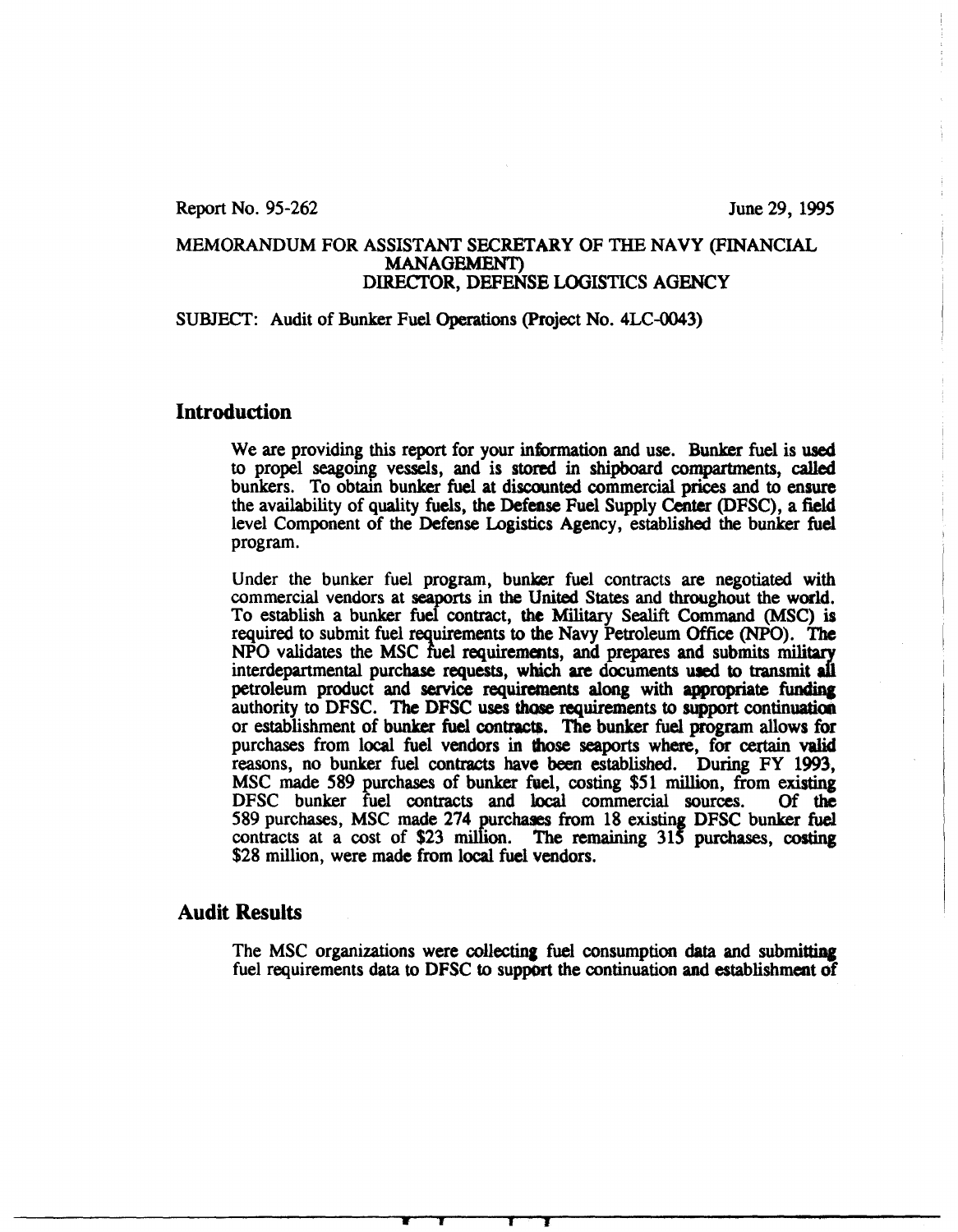bunker fuel contracts as required by DoD Manual 4140.2S, "Management of Bulk Petroleum Products, Storage and Distribution Facilities," July 8, 1988. Existing bunker fuel contracts were effectively used by DoD-conttolled vessels. Additionally, local procurements were adequately controlled. The management controls we reviewed were effective in that no material management control weakness was identified.

### Audit Objectives

The audit objectives were to determine whether MSC collected fuel consumption data and submitted bunker fuel requirements data to DFSC to support the continuation and establishment of bunker fuel contracts, and to determine whether existing bunker fuel contracts were being used by DoDcontrolled vessels. We also evaluated implementation of the management control program established by MSC as it related to the other audit objectives.

At .the end of the audit survey, we decided that no additional audit work was necessary on the announced audit objectives concerning whether non-DoD agencies that obtain bunker fuel under DoD contracts reimburse DoD at the full contract cost and whether DoD vessels can make greater use of military facilities to refuel rather than using bunker fuel contracts. Non-DoD agencies did not reimburse DoD, but paid for all bunker fuel purchases directly. Further, greater use of military facilities to refuel was· not practical because the majority of bunker fuel being purcbued was for MSC commercially chartered vessels.

### Scope and Methodolo&Y

Review of Record&. We met with representatives from Headquarters, MSC; the NPO, and DFSC to obtain policies and procedums for the collection of fuel consumption data, for the submission of fuel requirements data, and for the use of existing bunker fuel contracts. We obtained a list of fuel purchases from MSC personnel for FY 1993 bunker fuel operations. From the list, we identified *S89* purchases of bunker fuel that included purchases from existing DFSC bunker fuel contracts as well as local procurements at a total cost of \$51 million. Of the 589 purchases, fuel requirements data for 274, valued at \$23 million, were validated by NPO and submitted to DFSC to support continuation and establishment of bunker fuel contracts. We reviewed the other 315 local purchases of bunker fuel, costing \$28 million. We examined vendor invoices, receiving reports, delivery orders, fuel consumption data documents,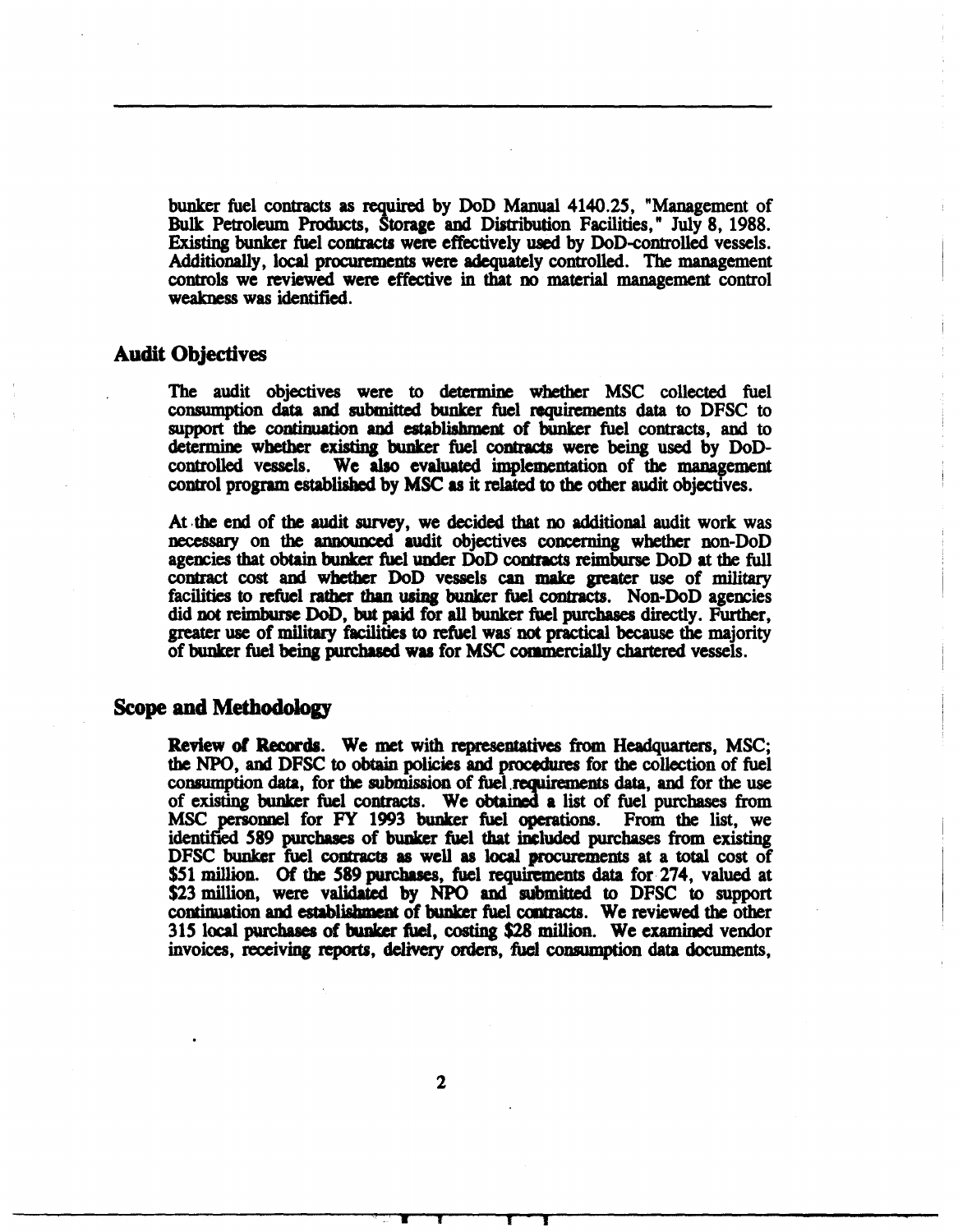fuel requirements data documents, traffic messages, and records of missions performed by MSC vessels for FY 1993 to evaluate the MSC compliance with DoD Manual 4140.25. Additionally, we reviewed military interdepartmental purchase requests submitted by NPO to DFSC during FYs 1992 and 1993.

Auditing Period, Standards, and Locations. This economy and efficiency audit was made from November 1994 through March 1995, in accordance with auditing standards issued by the Comptroller General of the United States as implemented by the Inspector General, DoD, and accordingly, included such tests of management controls as considered necessary. The audit did not rely on the use of computer-processed data or statistical sampling procedures. Organizations visited or contacted are listed in Enclosure 1.

### **Management Control Program**

DoD Directive 5010.38, "Internal Management Control Program," April 14, 1987, requires DoD organizations to implement a comprehensive system of management controls that provide reasonable assurance that programs are operating as intended and to evaluate tbe adequacy of those controls.

Scope of Review of the Management Control Program. We reviewed the adequacy of management controla related to the collection of fuel consumption data, submission of fuel requirements data, and effective use of existing bunker fuel contracts. Those controls are principally defined in DoD Manual 4140.25. We did not assess management's self-evaluation of those controls.

Adequacy of Management Controls. Management controls applicable to the collection of fuel comumption data, submission of fuel requirements data, and effective use of existing bunker fuel contracts were deemed to be adequate in that we identified no material managemem control weaknesses.

### Prior Audits and Other Reviews

No prior audits have been performed during the last S years relating specifically to the collection of bunker fuel consumption data, submission of fuel requirements data, and the use of existing bunker fuel contracts.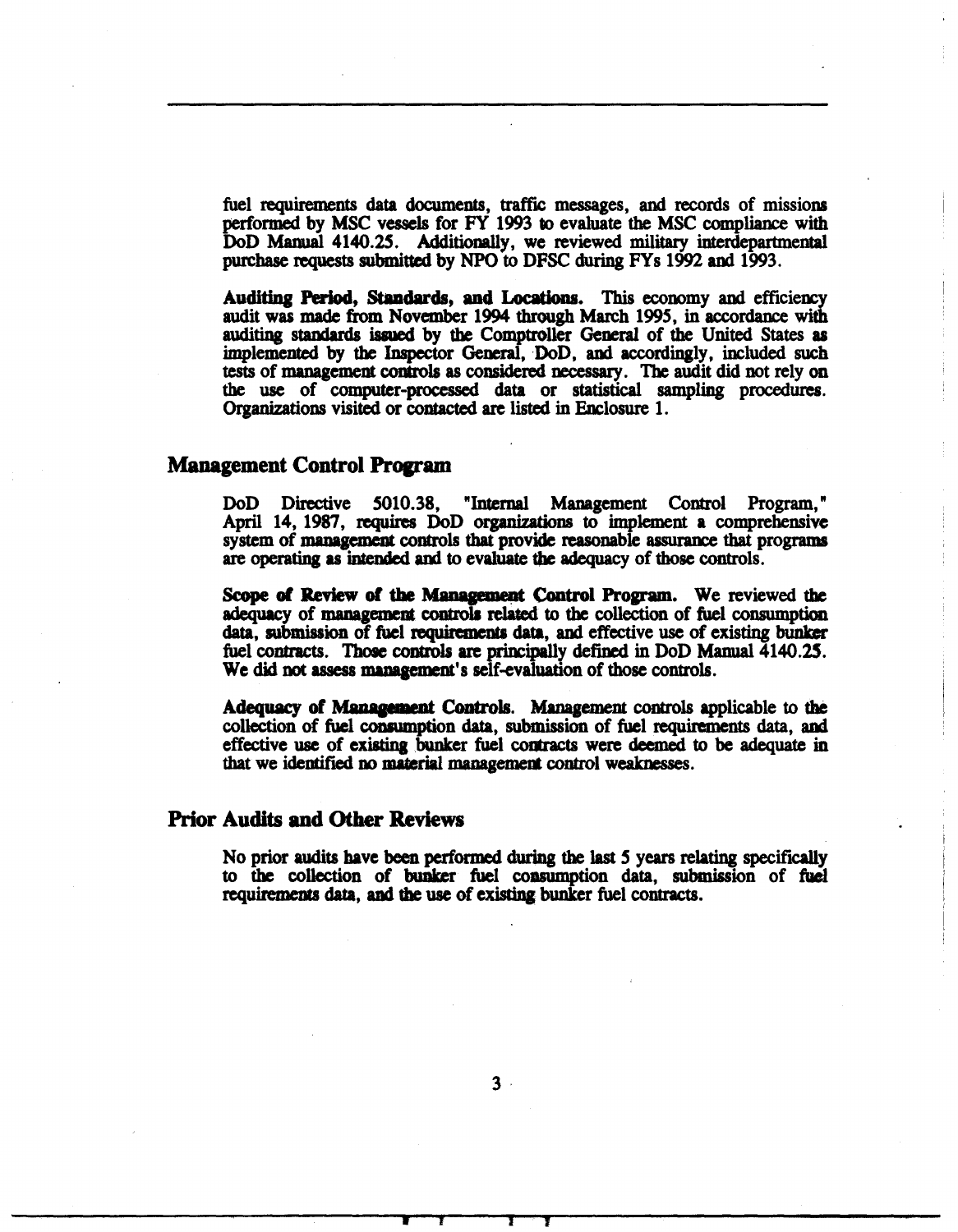### Audit Background

Criteria for Submission of Fuel Requirements Data. DoD Manual 4140.25 requires that DoD organizations submit bunker fuel requirements data to DFSC annually. When mission requirements dictate that DoD-controlled vessels<sup>\*</sup> refuel at commercial ports where no DFSC bunker fuel contracts are in place, the commanding officers of those vessels are authorized, subject to approval of MSC, to make one-time, local purchases of fuel from commercial vendors. However, if repetitive fuel purchases are made during the year at a particular location and the total quantity required or purchased annually exceeds 84,000 gallons, fuel requirements data should be submitted to DFSC for use in establishing bunker fuel contracts at that location.

Milltary Sealift Command. The MSC, including all four of its subordinate major area commands, is a major logistical support element of the U.S. Navy. The MSC is responsible for the operation and administration of vessels owned by the Government and all other vessels chartered to provide ocean transportation (sealift) service for the movement of military personnel, and military cargo such as warfighting material, supplies, petroleum, oil, and lubricants. The MSC compiles, reviews, and adjusts fuel requirements data submitted by its four major area subordinate commands before submitting worldwide totals of bunker fuel requirements to NPO.

Major Area Commands. The four area commands are MSC Atlantic, Bayonne, New Jersey; MSC Pacific, OakJand, California; MSC Far East, Yokohama, Japan; and MSC Europe, London, United Kingdom. When DoDcontrolled vessels enter the operational control of an area commander, that commander is responsible for selecting refueling locations. Each area commander is responsible for selecting refueling locations. commander is required to determine whether·Government-owned fuel or DFSC bunker fuel contract sources are available. If neither of those sources can supply fuel, the area commander can then authorize the vessel operator to purchase bunker fuel locally from commercial vendors. MSC procedures require commanding officers of DoD-controlled vessels to request the area commander to authorize local purchases before the fuel is loaded. Each major area command is also responsible for collecting fuel consumption data, which is used to prepare fuel requirements for the next year. The fuel requirements data documents are submitted to MSC annually and used to justify the continuation

<sup>\*</sup>DoD-controlled vessels are either Government-owned ships operated by contractor personnel or privately owned ships that are chartered by MSC.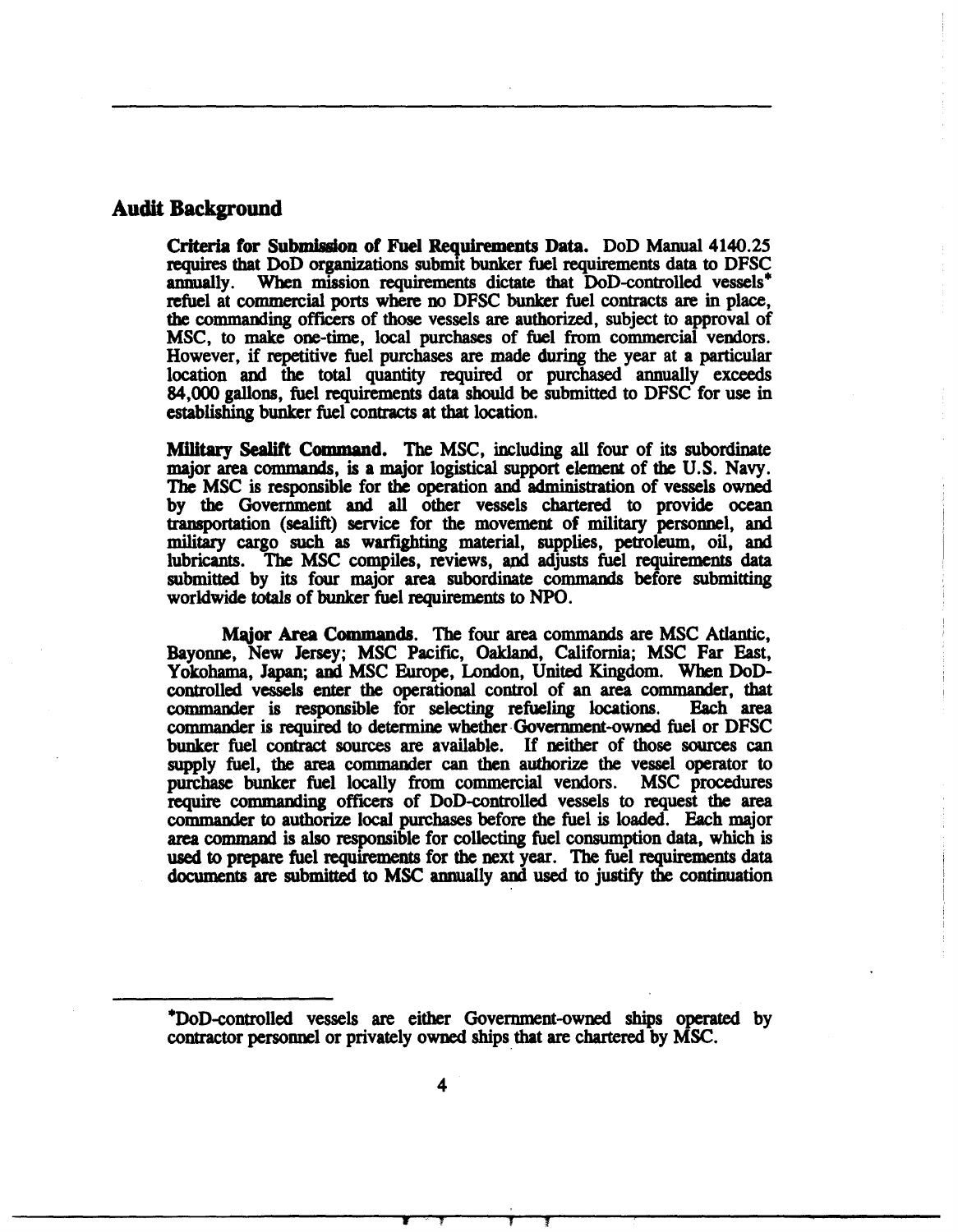of existing bunker fuel contracts or the establishment of new bunker fuel contracts. Fuel requirements data documents specify the locations of deliveries, types of fuels, modes of delivery (pipeline, truck or barge) to be authorized under each contract, and the estimated quantity of needed fuels.

Navy Petroleum Offtce. The NPO is responsible for the coordination and validation of MSC fuel requirements for bunker fuel contract support. During FY 1993, NPO consolidated MSC and all other Navy requirements and then prepared and submitted military interdepartmental purchase requests to DFSC to support the continuation, or establishment, of bunker fuel contracts. The military interdepartmental purchase requests identify the types and quantities of products needed, and the known locations where each product is needed.

Defense Fuel Supply Center. Part of the DFSC mission is to solicit offers on all bunker fuel requirements, to evaluate offers, and to award bunker fuel contracts. The average time needed to award a bunker fuel contract is approximately 6 months.

### **Discussion**

Continuation and Establishment of Bunker Fuel Contracts. The MSC organizations were collecting fuel consumption data and submitting fuel requirements data to DFSC to support the continuation and establishment of bunker fuel contracts. During  $\overline{FY}$  1993, fuel requirements data provided to DFSC by MSC organizations were used to extend the terms of 14 existing bunker fuel contracts and to establish 4 new bunker fuel contracts.

Use of Bunker Fuel Contracts. Bunker fuel contracts awarded by DFSC were effectively used by MSC area commanders and vessel operators. During effectively used by MSC area commanders and vessel operators. FY 1993, a total of 18 bunker fuel contracts were used for 274 purchases Of fuel, costing \$23 million.

Use of Locally Purchased Fuel for Recurring and Nonrecurring<br>Requirements. The MSC area commanders and vessel operators were The MSC area commanders and vessel operators were appropriately authorized to use local commercial vendors for bunker fuel, in lieu of bunker fuel contracts, for recurring and nonrecurring requirements. The recurring requirements included tankers that needed special fuel and purchases

*s*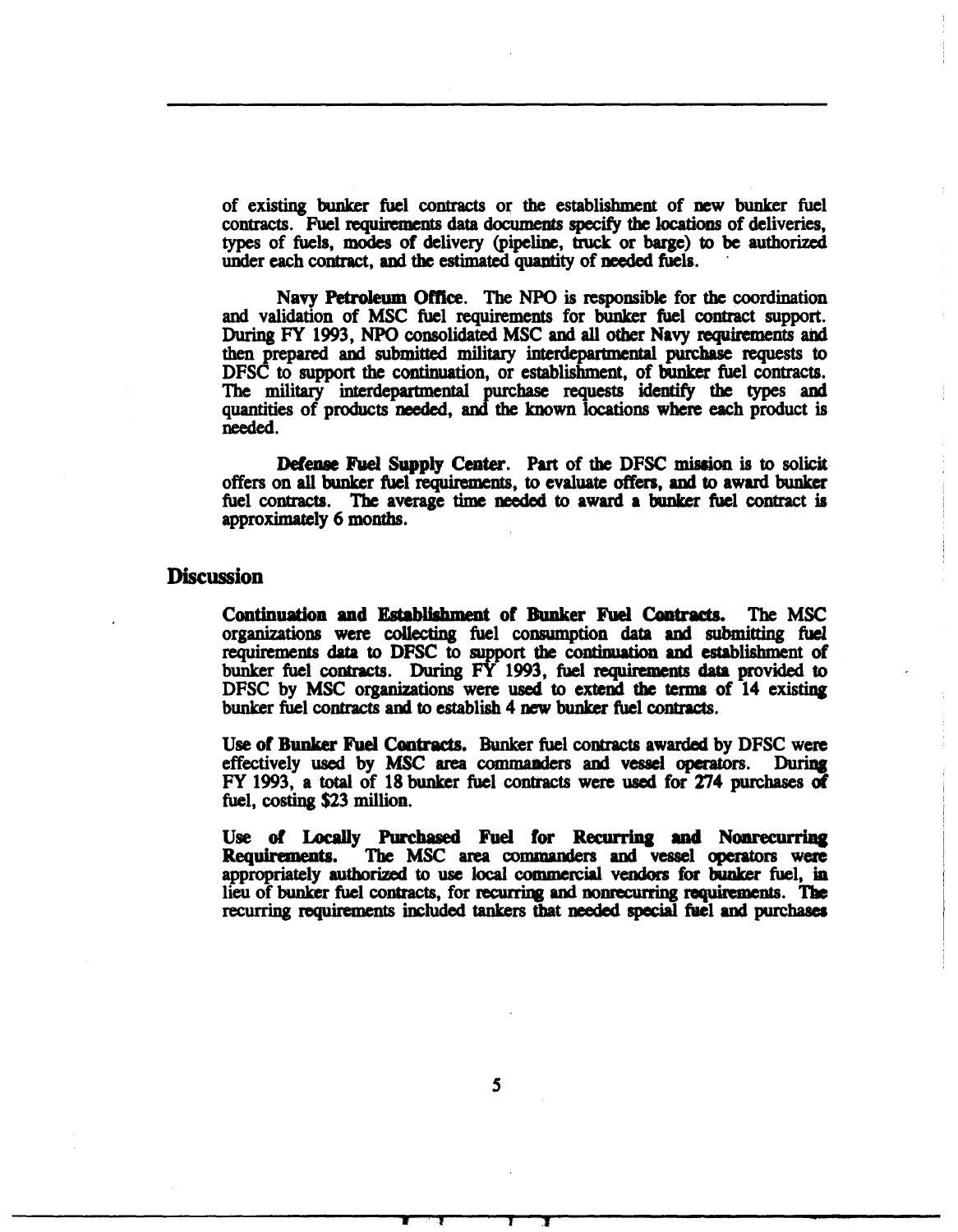of fuel that did not meet the minimum volume threshold to establish bunker fuel<br>contracts. Purchases for nonrecurring requirements included one-time Purchases for nonrecurring requirements included one-time purchases, special mission needs, and purchases for extenuating circumstances beyond the control of MSC. During FY 1993, a total of 315 purchases of bunker fuel were made from commercial sources at a cost of \$28 million.

Tankers Needina Special Fuel. Chartered T-5 tankers that used special fuel not available through DFSC bunker fuel contracts made 64 purchases of bunker fuel, costing \$3 million. Those purchases were authorized by MSC officials under the Commander, Military Sealift Command, Instruction 3121.9, "Standard Operating Manual," May 9, 1988, which states that chartered vessels shall use the bunker grade specified by the charter party (vessel owner), or the next higher available grade if tbe specified fuel is unavailable. We also verified the unique fuel needs of the' chartered T-5 taakers by obtaining documents attesting to the engine manufacturers' fuel specifications and recommendations and comparing them to DFSC bunker fuel contract specifications.

The T-5 tankers' missions required them to directly support contingency operations around the world. Therefore, the refueling locations could not be determined in advance. Additionally, T-5 tankers could not use the available DFSC bunker fuels because the fuels they use must be pure or the engines could be damaged. MSC could be liable for the costs associated with engine repair and subsequent lost revenues if *T-S* tanker operators were forced to we DFSC fuels that did not meet the engine manufacturers' specifications and engine damage occurred. Regular fuels available under DFSC bunker fuel contracts, according to MSC officials, had unacceptable levels of ash, sulfur, vanadium, and water that were in excess of the T-5 tankers engine manufacturers' recommended fuel specifications. Commercial sources could provide fuel meeting those specifications, but it is not commonly available and may require special blending. MSC decided that it would adversely affect fuel costs for other ships and it would be cost prohibitive for DFSC to issue special bunker fuel contracts for those tankers. Because of those factors, all chartered T-5 class tankers refuel only with high quality bunker fuel.

Annual Requirements Not Exceeding 84,000 Gallons. Other recurring purchases for bunker fuel did not meet the minimum volume threshold for establishment of a bunker fuel contract. At locations with no DFSC bunker fuel contracts, 51 purchases of bunker fuel, costing \$2 million, were authorized and made because the quantities purchased did not meet DFSC bunker fuel contract award criteria for annual purchases exceeding 84,000 gallons.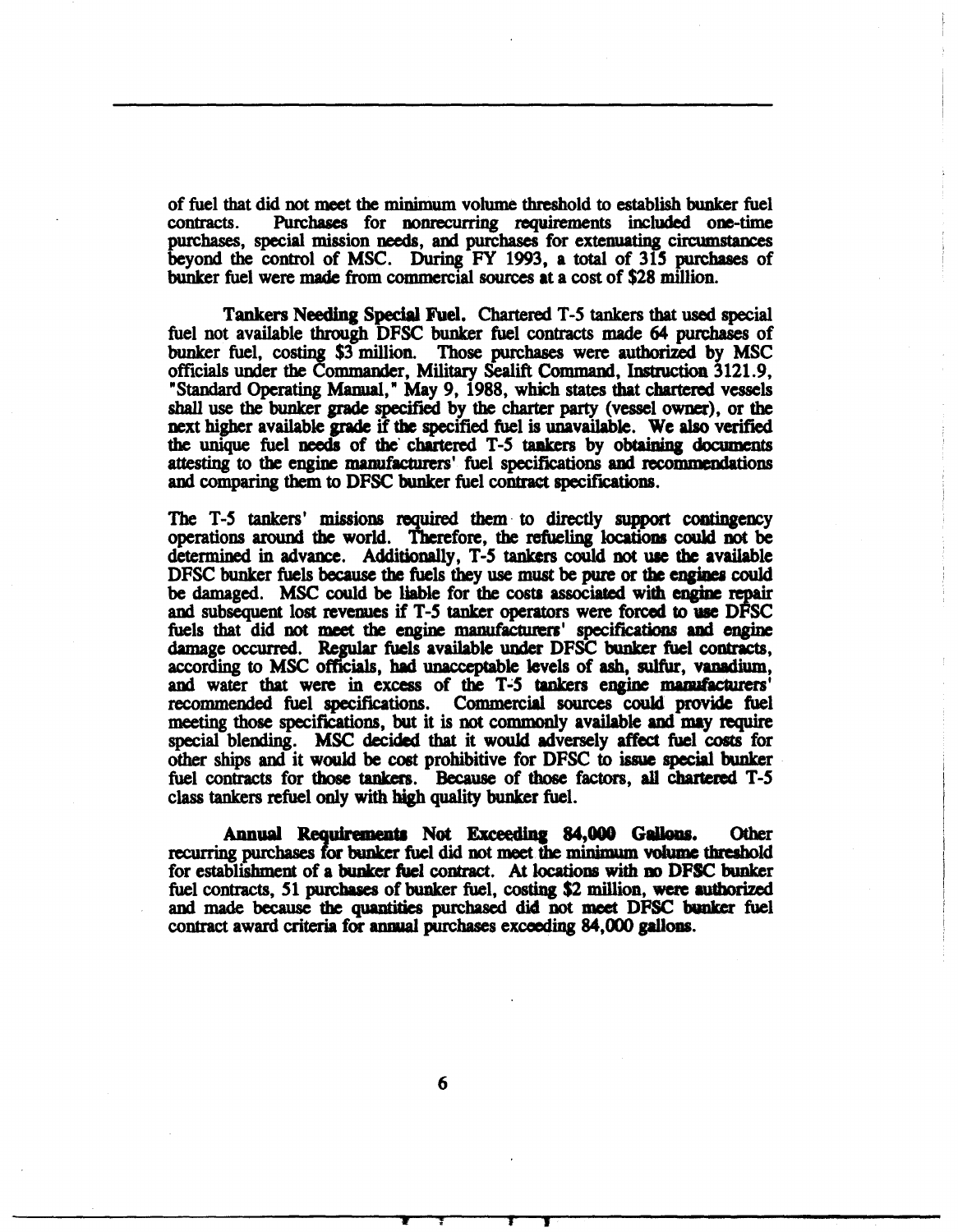One-Time Purclaases. A total of 109 fuel purchases, costing \$8 million, were authorized and made at commercial ports where no DFSC bunker fuel contracts existed. Because the ships visited those ports only once during the year, the DFSC bunker fuel contract award criteria for recurring annual purchases were not met.

Special Mission Requirements. Local purchase of bunker fuel was authorized for 57 purchases, costing \$9 million, to support unprogrammed or unplanned missions such as Operation Restore Hope, and various planned Joint Logistics Over the Shore operations. Although Joint Logistics Over the Shore operations were planned, the locations where the MSC vessels would refuel during those operations were not known in advance. To verify the missiom accomplished by MSC vessels during FY 1993, we compued the delivery reports (which included the fuel delivery date, the location where the fuel was delivered, and the name of the vessel) with the documents provided by MSC that showed the names of vessels, dates, operations performed, and missions accomplished during FY 1993. Local fuel purchases associated with special mission requirements were valid.

Operation Restore Hope. In support of Operation Restore Hope in Somalia, 19 purchases of bunker fuel, at a cost of \$5 million, were authorized and made. According to MSC personnel, this operation was an unplanned, special mission. As a result, fuel requirements data could not be submitted to NPO to support establishment of bunker fuel contracts.

Joint Logistics Over the Shore Operations. A total of 38 purchases of bunker fuel, at a C9st of \$4 million, were used to support various Joint Logistics Over the Shore operations such as Fuertes Caminos 93, Team Spirit 93, Operation Deep Freeze, and other naval exercises. The Joint Logistics Over the Shore operations were planned, but the locations where the vessels needed to refuel were not known before submission of annual fuel requirements data during 1992 (for purchases in 1993). Additionally, DFSC takes more than 6 months from submission of fuel requirements data to award bunker fuel contracts. Therefore, by the time bunker fuel contracts could be awarded, the special planned operations would have been completed and the requirement to refuel at those same locations would not recur.

Extenuating Circumstances Beyond the Control of MSC. Because of extenuating circumstances beyond the control of MSC, 34 purchases of bunker fuel, costing \$6 million, were authorized and made from commercial sources.

..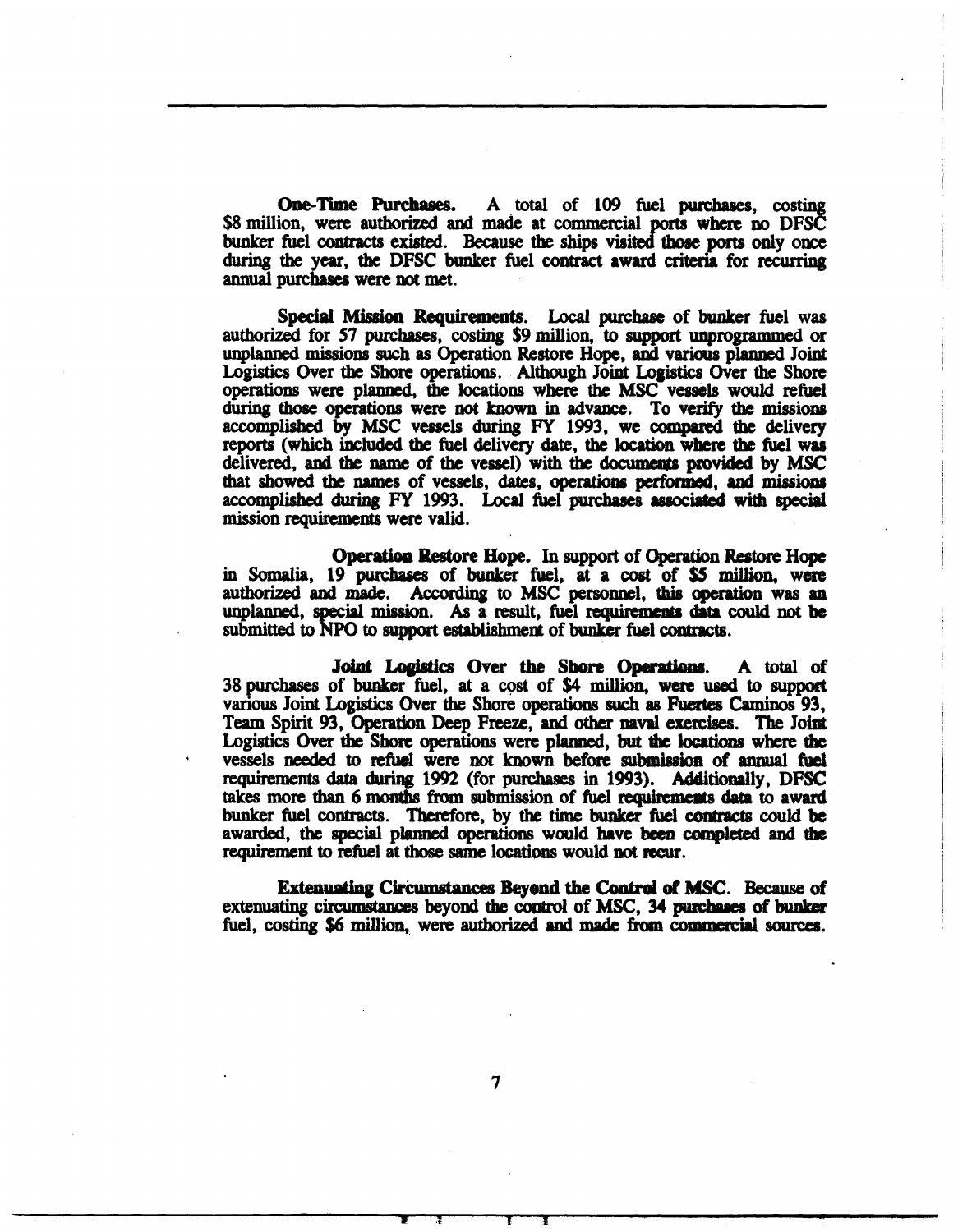For example, when a DFSC bunker fuel contract specifies delivery by pipeline or tanker truck, certain DoD-controlled vessels may be unable to receive the fuel. That situation occurs when vessel operations are restricted to deep water because of the draft of the keel and shallow water at the pier. The only way those vessels could accept bunker fuel with pipeline or truck contract delivery specifications would be to arrange for a prohibitively costly fuel barge. Refueling by barge is a slow process that often results in unacceptable delays and further adds to transportation costs. Additionally, if the requested fuel was unavailable for a variety of other reasons such as product shortages, a local commercial purchase was made. Also, MSC authorized local purchases of bunker fuel when the contractor's operations were shut down because of scheduled maintenance on pumpina equipment and barges. Labor strikes at the contractor facility could also force DoD-controlled vessels to purchase commercial fuel.

### **Management Comments**

We provided a draft of this report to you on May 12, 199S. Because the report contains no findinas or recommendations, no comments were required, and none were received. Therefore, we are publishing this memorandum report in final form.

The courtesies extended to the audit staff are appreciated. If you have any questions on this audit, please contact Mr. John A. Gannon, Audit Program Director, at (703) 604-9427 (DSN 664-9427), or Mr. J.J. Delino, Acting Audit Project Manager, at (703) 604-9454 (DSN 664-9454). The distribution of this report is listed in Enclosure 2. Audit team members are listed on the inside back cover.

Robert J. Lieberman Assistant Inspeetor General for Auditing

Enclosures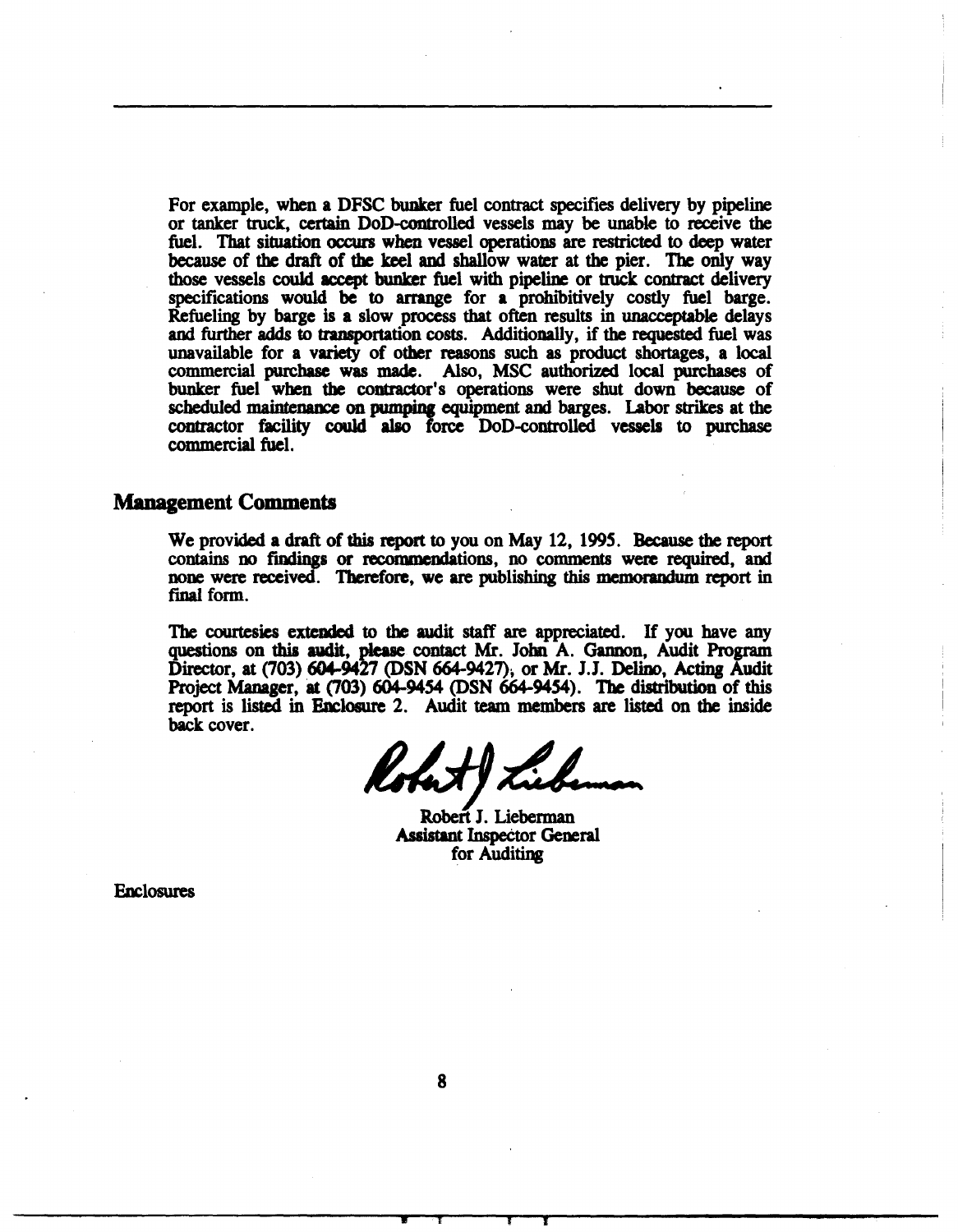## Organizations Visited or Contacted

## Office of the Secretary of Defense

Office of the Deputy Under Secretary of Defense for Logistics, Washington, DC

## Department of the Navy

Military Sealift Command, Washington, DC Navy Petroleum Office, Cameron Station, Alexandria, VA

### **Defense Oganizations**

Defense Logistics Agency, Cameron Station, Alexandria, VA Defense Fuel Supply Center, Cameron Station, Alexandria, VA

## Unified Command

U.S. Transportation Command, Pentagon Liaison Office, Washington, DC

Enclosure 1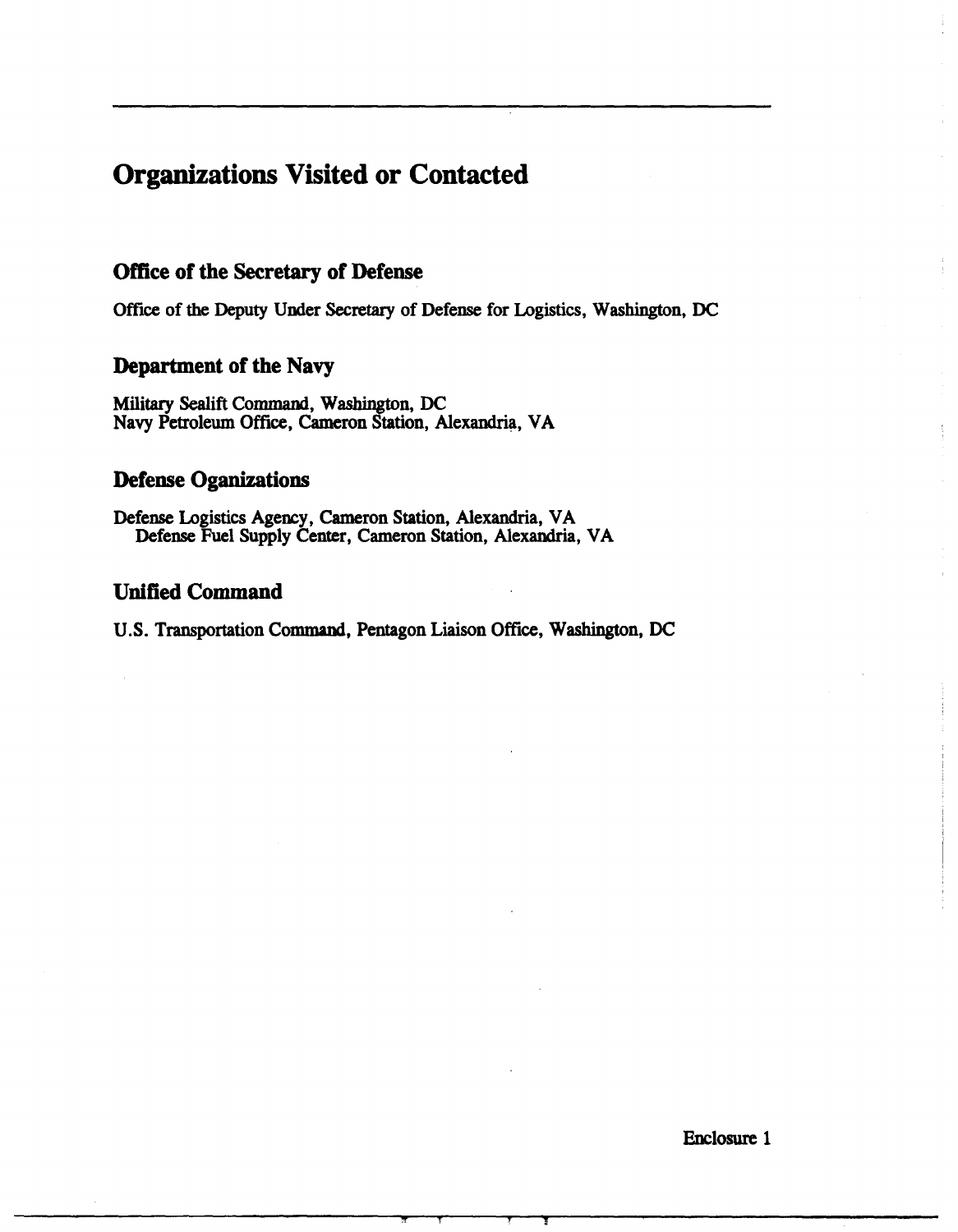## Report Distribution

## Office of the Secretary of Defense

Under Secretary of Defense (Comptroller) Deputy Under Secretary of Defense (Comptroller/Management) Deputy Comptroller (Program/Budget) Deputy Under Secretary of Defense for Logistics Assistant to the Secretary Of Defense (Public Affairs) Director, Defense Logistics Studies Information Exchange

## Department of the Army

Auditor General, Department of the Army

## Department of the Navy

Assistant Secretary of the Navy (Financial Management and Comptroller) Auditor General, Department of the Navy Commander, Military Sealift Command Commanding Officer, Navy Petroleum Office

## Department of the Air Force

Assistant Secretary of the Air Force (Financial Management and Comptroller) Auditor General, Department of the Air Force

## Unified Command

Commander In Chief, U.S. Transportation Command

Enclosure 2 (Page 1 of 2)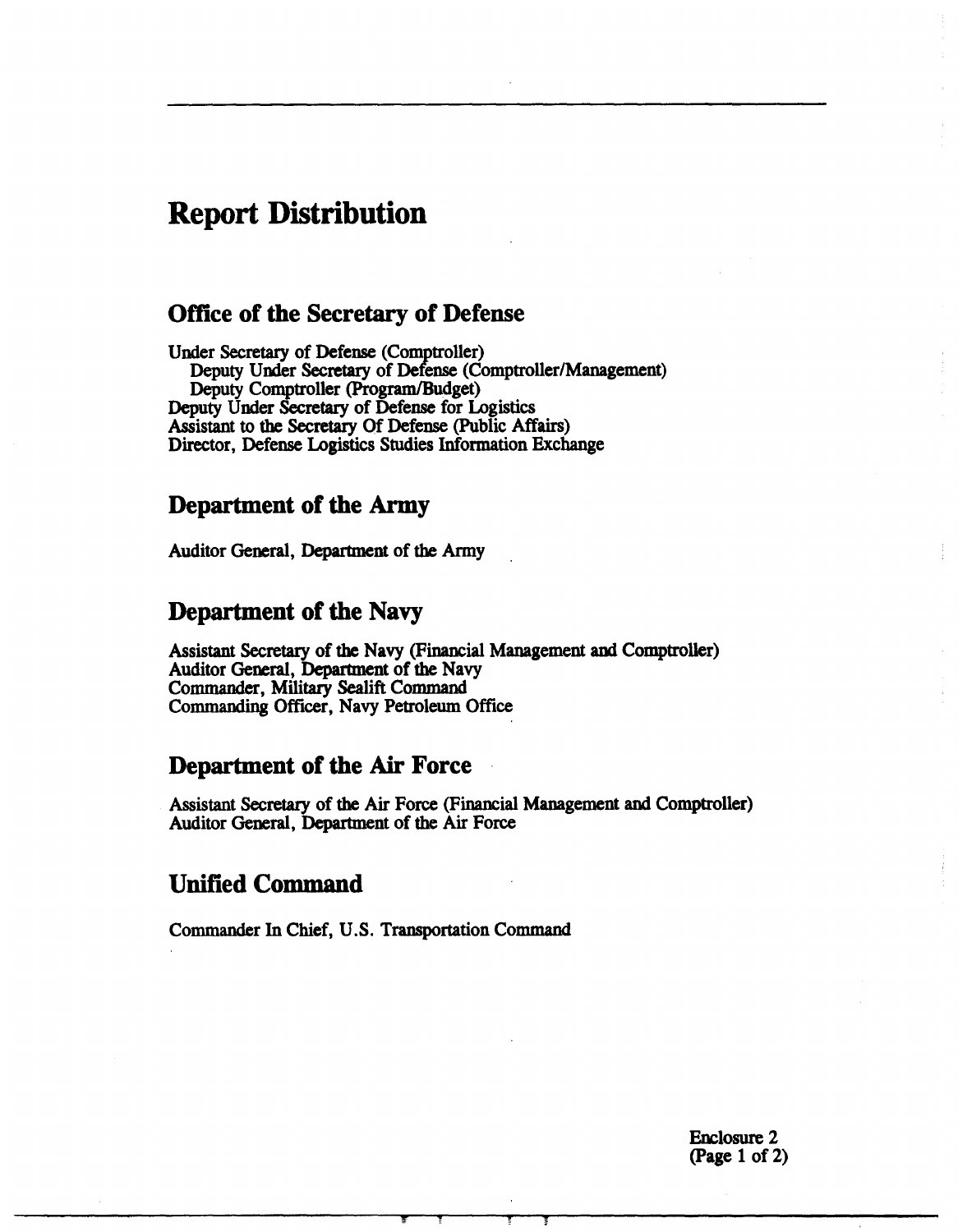## Other Defense Organizations

Director, Defense Contract Audit Agency Director, Defense Logistics Agency Director, Defense Fuel Supply Center Director, National Security Agency Inspector General, National Security Agency

## Non-Defense Federal Organizations and Individuals

Office of Management and Budget

National Security and lntemationa1 Affairs Division, General Accounting Office Technical Information Center

Defense and National Aeronautics and Space Administration Management Issues Military Operations and Capabilities Issues

Chairman and ranking minority member of each of the following congressional committees and subcommittees:

Senate Committee on Appropriations<br>Senate Subcommittee on Defense, Committee on Appropriations

Senate Committee on Armed Services

Senate Committee on Governmental Affairs

House Committee on Appropriations

House Subcommittee on Naiional Security, Committee on Appropriations

House Committee on Government Reform and Oversight

House Subcommittee on National Security, International Affairs, and Criminal Justice, Committee on Government Reform and Oversight

House Committee on National Security

Enclosure 2 (Page 2 of 2)